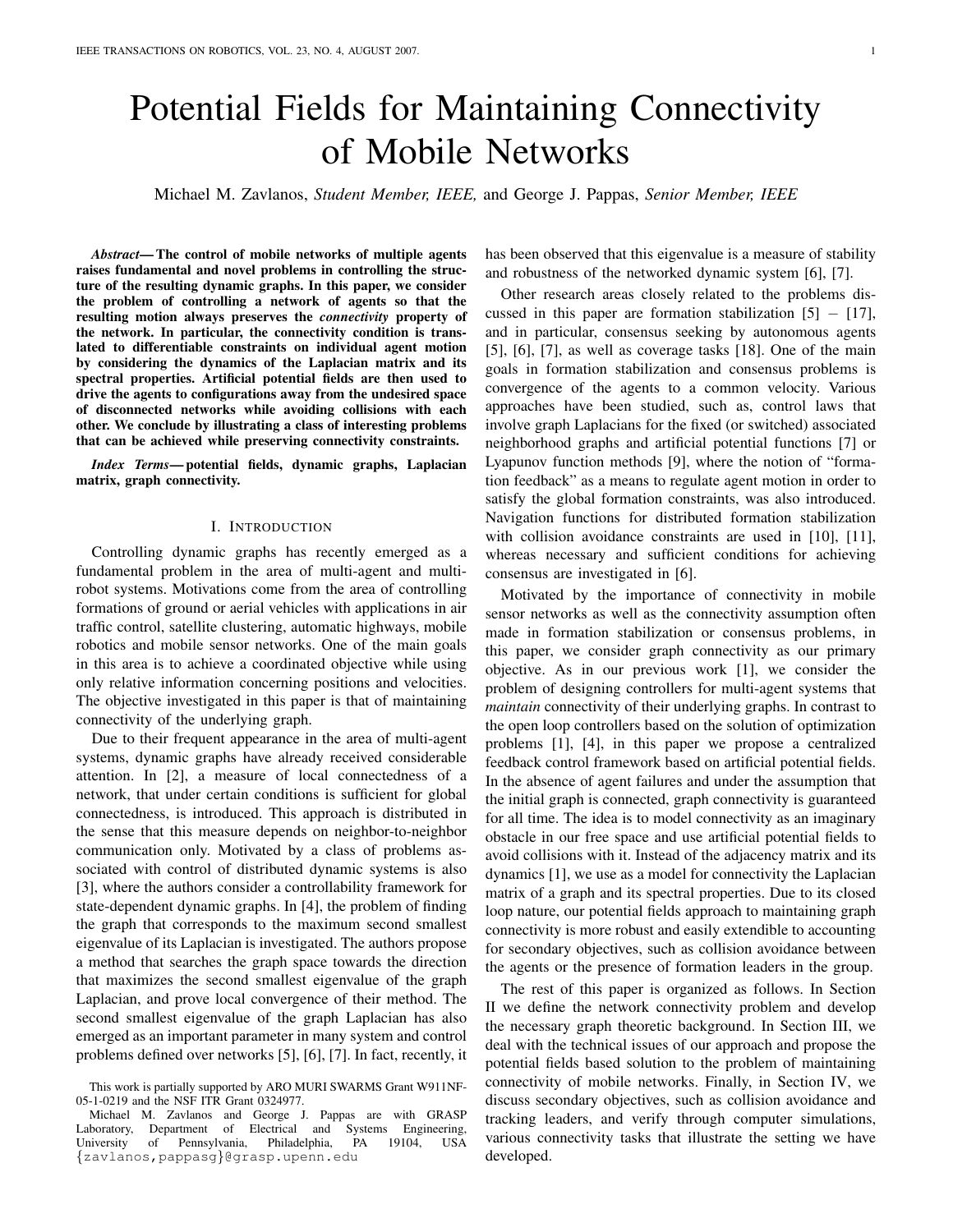## II. PROBLEM FORMULATION

# *A. Graph Theoretic Formulation*

Consider *n* nodes in an *m*-dimensional space  $\mathbb{R}^m$ . We denote by  $x_i(t) \in \mathbb{R}^m$  the coordinates of the *i*-th node at time t, where by convention,  $x_i$  is considered a  $m \times 1$  column vector, and by  $\mathbf{x}(t) = [x_1^T(t) \dots x_n^T(t)]^T$  the  $mn \times 1$  vector resulting from stacking the coordinates of the nodes into a single vector. Suppose that the dynamics of the  $i$ -th node, for all  $i \in \{1, 2, \ldots, n\}$ , are given by  $\dot{x}_i(t) = u_i(t)$ , where  $u_i(t)$ is the control vector taking values in some set  $U \subseteq \mathbb{R}^m$ . In vector notation, the system dynamics become,

$$
\dot{\mathbf{x}}(t) = \mathbf{u}(t) \tag{1}
$$

where  $\dot{\mathbf{x}}(t) = [x_1^T(t) \dots x_n^T(t)]^T$  and  $\mathbf{u}(t) =$  $[u_1^T(t)...u_n^T(t)]^T$  are  $mn \times 1$  vectors, respectively. The network of agents described by system (1), gives rise to a *dynamic graph*  $\mathcal{G}(\mathbf{x}(t))$ .<sup>1</sup>

*namic graph*  $\mathcal{G}(\mathbf{x}(t))$ .<br>Definition 2.1: We call  $\mathcal{G}(\mathbf{x}(t)) = (\mathcal{V}, \mathcal{E}(\mathbf{x}(t)))$  a dynamic graph consisting of,

- a set of vertices  $V = \{1, \ldots, n\}$  indexed by the set of mobile agents.
- a set of edges  $\mathcal{E}(\mathbf{x}(t)) = \{(i,j) | d_{ij}(\mathbf{x}(t)) < \delta\},\$ with  $d_{ij}(\mathbf{x}(t)) = ||x_i(t)-x_j(t)||_2$  the Euclidean distance between agents i and j and  $\delta > 0$  a constant.

Since we have control over the node (or vertex) dynamics, the question that naturally arises is whether we can control the motion of the agents, so that  $\mathcal{G}(\mathbf{x}(t))$  satisfies a graph theoretic property of interest for all time  $t \geq 0$ . In particular, we are interested in the connectivity property of a graph.

*Definition 2.2 (Graph Connectivity):* We say that a graph G is connected if there exists a path, i.e., a sequence of distinct vertices such that consecutive vertices are adjacent, between any two vertices in  $\mathcal{G}$ .

We denote by  $C_n$  the set of all connected graphs on n vertices, and we address the problem of whether we can control the motion of all agents so that  $G(x(t))$  *always* lies in the desired set  $C_n$  of connected graphs. More formally,

*Problem 1 (Graph Theoretic Formulation):* Let  $\mathcal{C}_n$  be the set of connected graphs and assume any input to the graph  $\mathcal{G}(\mathbf{x}(t))$  in the form of node motion. Given  $\mathcal{C}_n$ , determine a control law  $\mathbf{u}(t)$  so that if  $\mathcal{G}(\mathbf{x}(0)) \in \mathcal{C}_n$  then  $\mathcal{G}(\mathbf{x}(t)) \in \mathcal{C}_n$ for all  $t > 0$ .

In other words, we would like the set  $\mathcal{C}_n$  to be an invariant of motion for system (1). We will achieve this goal by choosing an equivalent formulation using the algebraic representation of the dynamic graph  $\mathcal{G}(\mathbf{x}(t))$ .

# *B. Algebraic Formulation*

The edge set of any dynamic graph can be associated with a set of weights such that for all  $(i, j) \in \mathcal{E}(\mathbf{x}(t))$  the corresponding weight equals 1 and for all  $(i, j) \notin \mathcal{E}(\mathbf{x}(t))$  the corresponding weight equals 0. In matrix form, these weights consist the *weighted adjacency matrix* of a graph. The 0-1 nature of these weights can be relaxed to allow for any positive

<sup>1</sup>In the literature also referred to as a *proximity graph* due to the definition of the edge set.



Fig. 1. Weight function  $a_{ij}(\mathbf{x}) = \sigma_w(\epsilon - d_{ij}(\mathbf{x}))$  for  $\delta = 0.8$  and parameter values  $w_1 = 20$ ,  $\epsilon_1 = 0.4547$  and  $w_2 = 50$  and  $\epsilon_2 = 0.6619$ .

weight for all  $(i, j) \in \mathcal{E}(\mathbf{x}(t))$ . This relaxation enables us to define smooth weight functions in our potential fields model. We, hence, have the following definition.

*Definition 2.3 (Weighted Adjacency Matrix): Given* graph G with vertices  $V = \{v_1, \ldots, v_n\}$  and edges in the set  $\mathcal{E}$ , we define the weighted adjacency matrix of  $\mathcal{G}$  to be the matrix  $A = (a_{ij})$  such that  $a_{ij} > 0$  if  $(v_i, v_j) \in \mathcal{E}$  and  $a_{ij} = 0$  otherwise. Since we do not allow self-loops, for every  $i \in \{1, 2, ..., n\}$  we define  $a_{ii} = 0$ .

Note that if A is an adjacency matrix of an undirected graph, as will be the case we will be dealing with, then  $A = A<sup>T</sup>$ . In order to capture the dependence of the edge set  $\mathcal{E}(\mathbf{x}(t))$  on the state  $x(t)$ , we need to introduce a dynamic adjacency matrix,

$$
A(\mathbf{x}(t)) = (a_{ij}(\mathbf{x}(t)))
$$
 (2)

where  $a_{ij}(\mathbf{x}(t)) = \sigma_w$  $\overline{e} = (e - d_{ij}(\mathbf{x}(t)))$  and  $\sigma_w(y) = \frac{1}{1 + e^{-wy}}$ is the sigmoid function with  $w > 0$  a constant (Figure 1).<sup>2</sup> Clearly, for any  $\delta > 0$  in Definition 2.1 there exist constants  $w, \epsilon > 0$  such that  $a_{ij}(\mathbf{x}(t)) > 0$  for  $d_{ij}(\mathbf{x}(t)) < \delta$  and  $a_{ij}(\mathbf{x}(t)) \rightarrow 0$  for  $d_{ij}(\mathbf{x}(t)) \geq \delta$ . Hence, equation (2) is, pointwise in  $x(t)$ , consistent with Definition 2.3 of a weighted Adjacency matrix. Moreover, since  $d_{ij}(\mathbf{x}(t)) = d_{ji}(\mathbf{x}(t))$  we have that  $a_{ij}(\mathbf{x}(t)) = a_{ji}(\mathbf{x}(t))$  and so  $A(\mathbf{x}(t))$  is symmetric.

Another way to represent the structure of a graph  $\mathcal{G}(\mathbf{x}(t))$ is by a weighted *Laplacian* matrix,

$$
L(\mathbf{x}(t)) = \Delta(\mathbf{x}(t)) - A(\mathbf{x}(t))
$$
\n(3)

where  $\Delta(\mathbf{x}(t)) = \text{diag}\Big(\sum_{j=1}^n a_{ij}(\mathbf{x}(t))\Big)$  is the *Valency* matrix. The spectral properties of the Laplacian matrix are closely related to graph connectivity. In particular,

*Lemma 2.4 ([19]):* Let  $\lambda_1(\mathbf{x}(t)) \leq \cdots \leq \lambda_n(\mathbf{x}(t))$  be the ordered eigenvalues of the Laplacian matrix  $L(\mathbf{x}(t))$ . Then,

- (a)  $\lambda_1(\mathbf{x}(t)) = 0$  for all  $\mathbf{x}(t) \in \mathbb{R}^{nm}$ , with corresponding eigenvector 1, i.e., the vector of all entries equal to 1.
- (b)  $\lambda_2(\mathbf{x}(t)) > 0$  if and only if  $\mathcal{G}(\mathbf{x}(t))$  is connected.

Using Lemma 2.4(b) we can define the set  $\mathcal{X}_{\mathcal{C}_n}$  of desired states corresponding to graphs in  $\mathcal{C}_n$  as,

$$
\mathcal{X}_{\mathcal{C}_n} = \{ \mathbf{x}(t) \in \mathbb{R}^{nm} \mid \lambda_2(\mathbf{x}(t)) > 0 \}
$$
 (4)

and so Problem 1 can be reformulated as,

*Problem 2 (Algebraic Formulation):* Let  $\mathcal{X}_{\mathcal{C}_n}$  be the desired set of states and assume any input to the graph  $G(x(t))$ in the form of node motion. Given  $\mathcal{X}_{\mathcal{C}_n}$ , determine a control law  $\mathbf{u}(t)$  so that if  $\mathbf{x}(0) \in \mathcal{X}_{\mathcal{C}_n}$  then  $\mathbf{x}(t) \in \mathcal{X}_{\mathcal{C}_n}$  for all  $t \geq 0$ .

<sup>2</sup>Note that any other smooth function with similar properties can be used.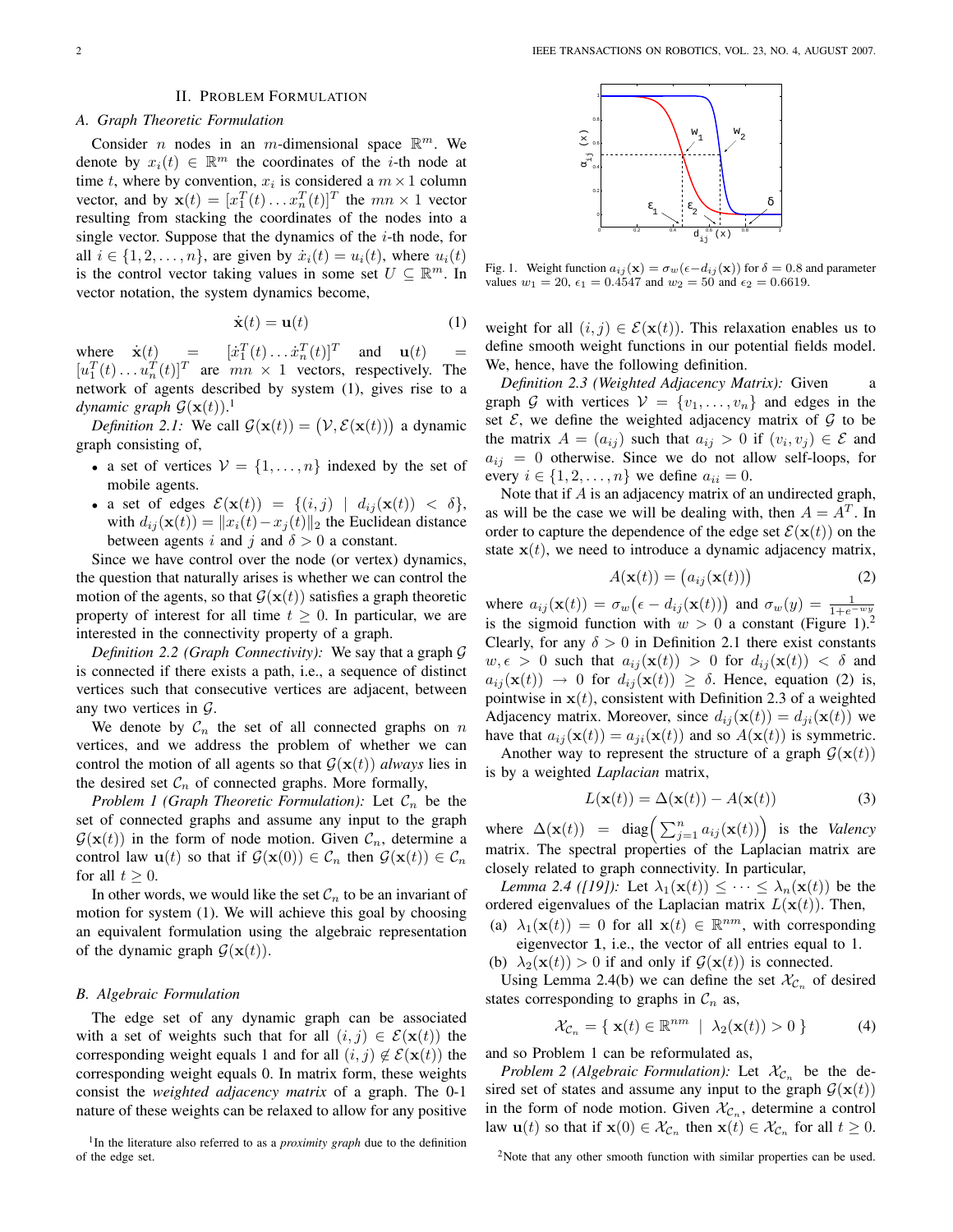#### III. POTENTIAL FIELD FOR GRAPH CONNECTIVITY

Let  $\mathcal{G}(\mathbf{x}(t))$  be a dynamic graph and  $L(\mathbf{x}(t))$  its weighted Laplacian matrix as defined in equation  $(3)$ . Let P be a fixed  $n \times (n-1)$  matrix with column structure  $P = [p_1 \ p_2 \dots p_n]$ such that  $p_i^T p_j = 0$  for all  $i, j = 1, ..., n$  and  $p_i^T 1 = 0$  for all  $i = 1, \ldots, n$ , where 1 denotes an *n*-dimensional vector with all entries equal to 1.<sup>3</sup> By Lemma 2.4(a),  $L(\mathbf{x}(t))$  is positive semi-definite for all  $\mathbf{x}(t) \in \mathbb{R}^{nm}$  and hence, we have the following result for the expression  $P^{T}L(\mathbf{x})P$ .

*Proposition 3.1:*  $P^{T}L(\mathbf{x})P \succeq 0$  for all  $\mathbf{x} \in \mathbb{R}^{nm}$ .

*Proof:* Let  $z \in \mathbb{R}^{n-1}$  and consider the quadratic form  $\mathbf{z}^T P^T L(\mathbf{x}) P \mathbf{z} = (P \mathbf{z})^T L(\mathbf{x}) P \mathbf{z}$ . Let  $\mathbf{w} = P \mathbf{z}$ . Since P if full rank,  $\mathbf{w} = P\mathbf{z}$  defines an injective mapping between  $\mathbb{R}^{n-1}$  and  $\mathbb{R}^n$  and since  $\mathbf{w}^T L(\mathbf{x}) \mathbf{w} \ge 0$  for all  $\mathbf{w} \in \mathbb{R}^n$  and all  $\mathbf{x} \in \mathbb{R}^{nm}$ we conclude that  $\mathbf{z}^T P^T L(\mathbf{x}) P \mathbf{z} \ge 0$  for all  $\mathbf{z} \in \mathbb{R}^{n-1}$  and all  $\mathbf{x} \in \mathbb{R}^{nm}$  which completes the proof.

The following proposition characterizes the eigenvalues of  $P^{T}L(\mathbf{x})P.$ 

*Proposition 3.2:* Let  $0 = \lambda_1(\mathbf{x}) \leq \lambda_2(\mathbf{x}) \leq \cdots \leq \lambda_n(\mathbf{x})$  be the ordered eigenvalues of the Laplacian matrix  $L(\mathbf{x})$ . Then,  $\lambda_2(\mathbf{x}) \leq \cdots \leq \lambda_n(\mathbf{x})$  are the eigenvalues  $P^{T}L(\mathbf{x})P$ .

*Proof:* The proof of this result is based on the relation between the characteristic polynomials of  $L(\mathbf{x})$  and  $P^{T}L(\mathbf{x})P$ .<br>
Since,  $\begin{bmatrix} P^{T} \\ 1 & 1 \end{bmatrix} \begin{bmatrix} P \\ \frac{1}{11}\end{bmatrix} = I_n$  we have that,  $\frac{1}{\|\mathbf{1}\|} \mathbf{1}^T$ uer<br>1  $P=\frac{1}{\|\mathbf{1}\|}\mathbf{1}$ .<br>T  $= I_n$  we have that,

$$
\det(L(\mathbf{x}) - sI) = \det \begin{bmatrix} P^T \\ \frac{1}{\|\mathbf{I}\|}\mathbf{1}^T \end{bmatrix} (L(\mathbf{x}) - sI) \begin{bmatrix} P & \frac{1}{\|\mathbf{I}\|}\mathbf{1} \end{bmatrix}
$$

$$
= \det \begin{bmatrix} P^T(L(\mathbf{x}) - sI)P & 0 \\ 0 & -s \end{bmatrix}
$$

$$
= -s \det P^T(L(\mathbf{x}) - sI)P
$$

which completes the proof.

A *sufficient* condition that guarantees that  $x(t) \in \mathcal{X}_{\mathcal{C}_n}$  for all  $t \geq 0$  is to choose  $\mathbf{u}(t)$  so that  $\lambda_2(\mathbf{x}(t))$  is maximized over time. This approach is followed in [4] where the authors discretize the problem and, at every time step, solve the semidefinite program  $\max{\{\epsilon \mid P^T L(\mathbf{x}(t)) P \succeq \epsilon I_n\}}$ . In this paper we choose a different approach and construct a potential field that "blows up" when the state  $x(t)$  approaches the boundary of the free space  $\mathcal{X}_{\mathcal{C}_n}$  defined as  $\partial \mathcal{X}_{\mathcal{C}_n} = {\mathbf{x}(t) \in \mathcal{C}_n}$  $\mathbb{R}^{nm} \mid \lambda_2(\mathbf{x}(t)) = 0$ . Since  $\lambda_2(\mathbf{x}(t))$  is not a differentiable function<sup>5</sup>, we use the fact that  $\lambda_2(\mathbf{x}(t))$  is positive if and only if the determinant of the matrix  $P^{T}L(\mathbf{x}(t))P$  is positive, which enables us to equivalently represent the set of desired states  $\mathcal{X}_{\mathcal{C}_n}$  in (4) as,

$$
\mathcal{X}_{\mathcal{C}_n} = \{ \mathbf{x}(t) \in \mathbb{R}^{nm} \mid \det(P^T L(\mathbf{x}(t))P) > 0 \}
$$

<sup>3</sup>A possible choice for P could be the matrix  $I_n - \frac{1}{n} \mathbf{1} \mathbf{1}^T$  where  $I_n$  is the A possible enoted for T codul be the matrix  $n_n = \frac{n}{n} \mathbf{1} \mathbf{1}$  where  $n_n$  is the n-dimensional identity matrix. Observe that  $\text{rank}(I_n - \frac{1}{n} \mathbf{1} \mathbf{1}^T) = n - 1$  and  $(I_n - \frac{1}{n} \mathbf{1} \mathbf{1}^T) \mathbf{1} = \mathbf{0}$ . Hence, the columns of  $I_n - \frac{1}{n} \mathbf{1} \mathbf{1}^T$  span the space  $\mathbf{1}^{\perp}$ and we can use Gram-Schmidt orthonormalization to get  $P$ .

<sup>4</sup>To simplify notation, we drop the dependence of the state  $x$  on time  $t$ . <sup>5</sup>By Propositions 3.1 and 3.2,  $\lambda_2(\mathbf{x})$  can be written as,

$$
\lambda_2(\mathbf{x}) = \inf_{\mathbf{z} \in \mathbf{1}^\perp} \frac{\mathbf{z}^T L(\mathbf{x}) \mathbf{z}}{\mathbf{z}^T \mathbf{z}} = \inf_{\mathbf{z} \neq \mathbf{0}} \frac{\mathbf{z}^T P^T L(\mathbf{x}) P \mathbf{z}}{\mathbf{z}^T \mathbf{z}}
$$

Hence, we can define a potential field on the set  $\mathcal{X}_{\mathcal{C}_n}$  and use its negative gradient as the control input to navigate the multiagent system away from the undesired set  $\partial \mathcal{X}_{\mathcal{C}_n}$ . In particular, we have the following proposition.

*Proposition 3.3:* Define the potential field of the form,

$$
\phi_c(\mathbf{x}(t)) = \frac{1}{\left(\det\left(P^T L(\mathbf{x}(t))P\right)\right)^a}
$$
\n(5)

where a is any positive constant. Then, the control  $\mathbf{u}_c(t) =$  $-\nabla_{\mathbf{x}} \phi_c(\mathbf{x}(t))$  guarantees that  $\mathbf{x}(t) \in \mathcal{X}_{\mathcal{C}_n}$  for all  $t \geq 0$ .

*Proof:* By Proposition 3.2, we have that  $Proof:  
det(P<sup>T</sup>L(x)P)$ By Proposition 5.2, we have that<br>=  $\prod_{i=2}^{n} \lambda_i(\mathbf{x})$ , and hence  $\lambda_2(\mathbf{x}) > 0$  if  $\det(P^{\perp}L(\mathbf{x})P) = \prod_{i=2} \lambda_i(\mathbf{x})$ , and nence  $\lambda_2(\mathbf{x}) > 0$  in and only if  $\det(P^T L(\mathbf{x})P) > 0$  by positive semi-definiteness of  $P^{T}L(\mathbf{x})P$ . Clearly,  $\phi_{c}(\partial \mathcal{X}_{\mathcal{C}_n}) = \infty$  and  $\phi_{c}(\mathcal{X}_{\mathcal{C}_n}) < \infty$ . Hence,  $\phi_c(\mathcal{X}_{\mathcal{C}_n}) < \phi_c(\partial \mathcal{X}_{\mathcal{C}_n})$  and since for all  $\mathbf{x} \in \mathcal{X}_{\mathcal{C}_n}$  we have that  $\phi_c(\mathbf{x}) = -\|\nabla_{\mathbf{x}} \phi_c(\mathbf{x})\|^2 \leq 0$ , we conclude that the set  $\mathcal{X}_{\mathcal{C}_n}$  is an invariant of motion for the multi-agent system, i.e., the graph will always remain connected.

In other words, we treat graph connectivity as an *obstacle* in the free space and move in the direction of the negative gradient of the potential field. Note, that the controller in Proposition 3.3 guarantees that  $\lambda_2(\mathbf{x}) > 0$  for all time but not that  $\lambda_2(\mathbf{x})$  will also be maximized as is the case in [4], not that  $\lambda_2(x)$  will also be maximized as is the case in [4],<br>since even if  $\det(P^T L(x)P) = \prod_{i=2}^n \lambda_i(x)$  increases,  $\lambda_2(x)$ can decrease. On the other hand, observe that  $\lambda_2(\mathbf{x})$  will can decrease. On the other hand, observe that  $\lambda_2(\mathbf{x})$  will<br>attain its global maximum if and only if  $\det(P^T L(\mathbf{x}) P)$  will also attain its global maximum.<sup>6</sup> However, since  $L(\mathbf{x})$  is a function of the state vector x through the sigmoid function (see function of the state vector **x** through the sigmoid function (see<br>equations 2 - 3), det  $(P<sup>T</sup>L(x)P)$  is not a concave function of the state x, and so only convergence to a local maximum is guaranteed. We conclude this section by providing a closed form expression for the controller in Proposition 3.3.

*Proposition 3.4:* The control law,

$$
\mathbf{u}_c(t) = \frac{a}{\left(\det M(\mathbf{x}(t))\right)^a} \cdot \left[\begin{array}{c} \text{tr}\left[M^{-1}(\mathbf{x}(t))\frac{d}{dx_1}M(\mathbf{x}(t))\right] \\ \vdots \\ \text{tr}\left[M^{-1}(\mathbf{x}(t))\frac{d}{dx_n}M(\mathbf{x}(t))\right] \end{array}\right] \tag{6}
$$

where  $M(\mathbf{x}) = P^{T} L(\mathbf{x}) P$ , guarantees that the multi-agent closed loop system  $\dot{\mathbf{x}}(t) = \mathbf{u}_c(t)$  always remains in the set  $\mathcal{X}_{\mathcal{C}_n}$  corresponding to connected graphs in  $\mathcal{C}_n$ .

*Proof:* Let  $M(\mathbf{x}) = P^{T} L(\mathbf{x}) P$  and denote by  $c_{ij}(\mathbf{x})$  the cofactor of the entry  $m_{ij}(\mathbf{x})$  of the matrix  $M(\mathbf{x})$ . Let  $C(\mathbf{x})$ denote the cofactor matrix and denote by  $c_{ij}^T(\mathbf{x})$  the  $(i, j)$ -th entry of  $C^T(\mathbf{x})$ , i.e.,  $c_{ij}^T(\mathbf{x}) = c_{ji}(\mathbf{x})$ . Since the determinant is a differentiable function of matrix entries, in particular it is a sum of products of entries, the chain rule gives,

$$
\frac{d}{dx_k}\text{det}M(\mathbf{x})=\sum_{i=1}^{n-1}\sum_{j=1}^{n-1}\left(\frac{\partial}{\partial m_{ij}}\text{det}M(\mathbf{x})\right)\frac{d}{dx_k}m_{ij}(\mathbf{x})
$$

For all  $j = 1, \ldots, n - 1$ , computation of the Laplace expansion of the determinant along the  $j$ -th column gives expansion of the determinant along the *j*-th column gives<br>det $M(\mathbf{x}) = \sum_{i=1}^{n-1} c_{ij}(\mathbf{x}) m_{ij}(\mathbf{x})$  and hence  $\frac{\partial}{\partial m_{ij}} \det M(\mathbf{x}) =$ 

<sup>6</sup>Note that the eigenvalues of the Laplacian matrix are upper bounded and hence, so is the determinant.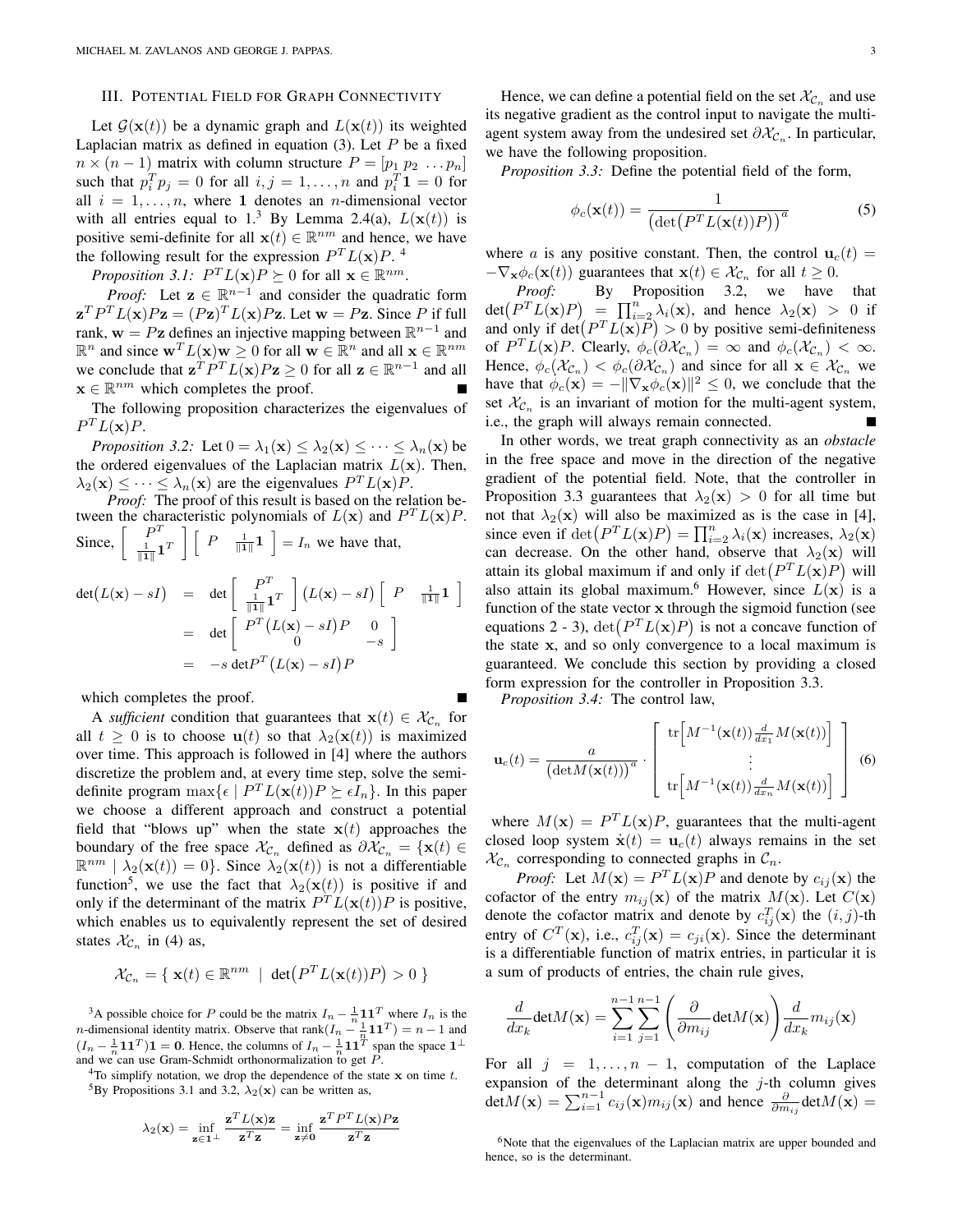$c_{ij}(\mathbf{x})$ . Therefore,

$$
\frac{d}{dx_k} \det M(\mathbf{x}) = \sum_{i=1}^{n-1} \sum_{j=1}^{n-1} c_{ij}(\mathbf{x}) \frac{d}{dx_k} m_{ij}(\mathbf{x})
$$

$$
= \sum_{j=1}^{n-1} \sum_{i=1}^{n-1} c_{ji}^T(\mathbf{x}) \frac{d}{dx_k} m_{ij}(\mathbf{x}) = \text{tr}\Big[C^T(\mathbf{x}) \frac{d}{dx_k} M(\mathbf{x})\Big]
$$

A direct consequence of the Laplace expansion of the determinant is the identity  $I \cdot det M(\mathbf{x}) = M(\mathbf{x}) C^T(\mathbf{x})$ . Proposition 3.3 guarantees that  $\lambda_2(\mathbf{x}(t)) > 0$  for all time, and so det $M(\mathbf{x}) > 0$  for all  $\mathbf{x} \in \mathbb{R}^{nm}$ . Thus  $M(\mathbf{x})$  is always positive definite, and hence invertible. Therefore, by left multiplication of the previous identity by  $M^{-1}(\mathbf{x})$ , we get  $M^{-1}(\mathbf{x}) \cdot \det M(\mathbf{x}) = C^T(\mathbf{x})$ , and substituting in the expression for  $\frac{d}{dx_k} det M(\mathbf{x})$  we get,

$$
\frac{d}{dx_k} \det M(\mathbf{x}) = \text{tr} \Big[ \det M(\mathbf{x}) \cdot M^{-1}(\mathbf{x}) \frac{d}{dx_k} M(\mathbf{x}) \Big] \n= \det M(\mathbf{x}) \cdot \text{tr} \Big[ M^{-1}(\mathbf{x}) \frac{d}{dx_k} M(\mathbf{x}) \Big]
$$

where  $M^{-1}(\mathbf{x}) = (P^T L(\mathbf{x}) P)^{-1}$  and  $\frac{d}{dx_k} M(\mathbf{x}) =$  $P^{T} \frac{d}{dx_{k}} L(\mathbf{x}) P$ , and the result follows directly from Proposition 3.3 and a simple application of the chain rule.

# IV. CONNECTIVITY TASKS

In Section III we developed a controller based on artificial potential fields that by construction, guarantees that the network of agents remains connected for all time. Due to its feedback nature, our controller is more robust and more flexible to account for secondary objectives, in contrast to optimization based approaches [1], [4]. In particular, depending on whether the objective is "repulsive" (collision avoidance) or "attractive" (convergence to a point), it can be, in general, included in the denominator or the numerator of the modified potential function, respectively. However, any modified controller should be studied to see whether it has guaranteed properties. For particular cases, such as stationary obstacle avoidance, this could be a challenging process. In this section, we first show that our controller maintains (and in particular increases) connectivity of the multi-agent system and then consider a nontrivial connectivity task involving collision avoidance and single leader tracking objectives.

### *A. Maintaining Connectivity*

In this connectivity task we consider a group of  $n =$ 20 agents (dots), that are, initially, randomly distributed in the plane, so that the initial underlying graph is connected. Whenever two agents are adjacent in the corresponding graph, an edge is drawn between them. Under the control law in equation (6), the connectivity of the multi-agent system is maintained, and in particular, is increased leading to a closed loop solution to the rendezvous problem [15], [16]. However, as discussed in Section III, the gradient descent controller (6) does not provide guarantees for *rendezvous*. These results are illustrated in Figure 2.



Fig. 2. 20 agents / Rendezvous.

#### *B. Tracking a Leader with Collision Avoidance Constraints*

*1) Collision Avoidance:* Many potential fields approaches have been proposed in the literature that guarantee collision avoidance for multi-agent systems [10], [11]. In this paper we choose to adopt the one introduced in [10] due to its "local" nature. The reason for this is because, unlike connectivity maintenance which imposes maximum distance constraints on the agents, collision avoidance imposes minimum distance constraints on the agents. Hence, we are dealing with two conflicting objectives, and in order to resolve this problem we need to make the collision avoidance objective ineffective once the agents are sufficiently far from one another. In particular, for every pair  $(i, j)$  of agents, the authors in [10], define the function (Figure 3),

$$
\beta_{ij}(\mathbf{x}(t)) = \left(1 - \mu \frac{\left(\|x_i(t) - x_j(t)\|^2 - d^2\right)^2}{1 + \left(\|x_i(t) - x_j(t)\|^2 - d^2\right)^2}\right)^{\rho}
$$

where  $\mu = \frac{1+d^4}{d^4}$  and  $\rho = \frac{1-\text{sign}(\Vert x_i(t)-x_j(t)\Vert-d)}{2}$ . This function varies in the interval  $[0, 1]$ , becoming 0 when the distance  $||x_i(t)-x_j(t)||$  is 0 and attaining its maximum value 1 when  $||x_i(t) - x_j(t)||$  is larger that d. In this way, the presence of other agents on the motion of an agent remains "local", within a region of radius d. Then, the net effect of all neighboring distances in the multi-agent system is captured in the function  $\beta(\mathbf{x}(t)) = \prod_{i,j} \beta_{ij}(\mathbf{x}(t))$ . Hence, we can define the potential field for collision avoidance  $\phi_a(\mathbf{x}(t)) = \frac{1}{\beta(\mathbf{x}(t))^k}$ , with  $k > 0$  a constant, which composed with the connectivity potential field of Proposition 3.3 gives rise to the control law,

$$
\mathbf{u}(t) = -\nabla_{\mathbf{x}} \phi(\mathbf{x}(t)) = -\nabla_{\mathbf{x}} (\phi_c(\mathbf{x}(t)) + \phi_a(\mathbf{x}(t))) \tag{7}
$$



Fig. 3. Plot of the function  $\beta_{ij} (||x_i(t) - x_j(t)||)$  for  $d = .5$ .